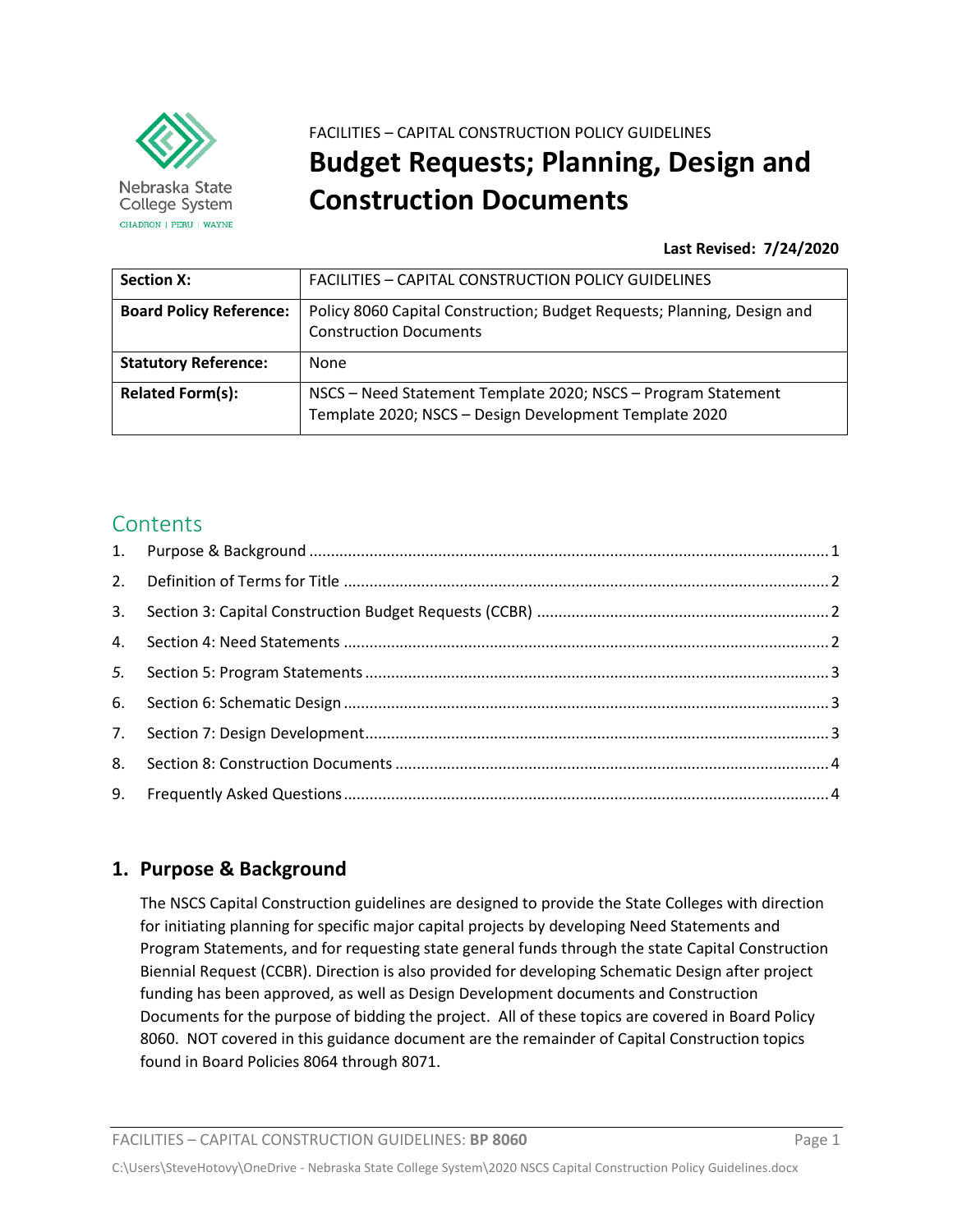## <span id="page-1-0"></span>**2. Definition of Terms for Title**

#### 2.A. **Term 1: Capital Construction Project**

A *Capital Construction Project* is a construction project estimated at \$500,000 total project cost and above, for renovation and new construction of *Programmatic Spaces*. This includes site improvement projects except for utilities infrastructure estimated costs. Excluded are LB309 Task Force for Building Renewal and Contingency Maintenance projects/funds regardless of project size. The \$500,000 cost threshold does not include estimated costs of the project attributed to fire/life safety upgrades, Americans with Disabilities Act (ADA) requirements, deferred repair, renewal work, utilities infrastructure, and energy conservation improvements. All Capital Construction Projects require Board approval, and subsequent quarterly status reports to the Board, per Policy 8050.

#### 2.B. **Term 2: Programmatic Spaces**

*Programmatic Spaces* are net assignable spaces in a facility for the functions of Classrooms, Laboratories, Offices, Study Areas, Special Use and General Use Areas, Support Spaces, Health Care Areas and Residential Areas. Not included are non-assignable areas such as circulation space, building services such as restrooms and custodial, and mechanical areas.

## <span id="page-1-1"></span>**3. Section 3: Capital Construction Budget Requests (CCBR)**

- 3.A. Each College submits CCBR preliminary information (project title and description) to the Vice Chancellor for Facilities and IT by December  $1<sup>st</sup>$  of odd-numbered years. After review by the Chancellor and the Board of Trustees Fiscal, Facilities and Audit (FFA) Committee, the CCBR preliminary information becomes a Board Action Item at the subsequent January Board meeting.
- 3.B. Detailed cost estimates and narratives of Board approved CCBR requests are submitted to the Vice Chancellor for Facilities and IT by March  $31<sup>st</sup>$  of even-numbered years. The Chancellor and FFA Committee then recommend the CCBR priorities and dollar amounts in a Board Action Item at the subsequent June Board meeting.
- 3.C. Any new or revised scope Program Statements to support CCBR requests must be approved no later than at this June Board meeting. If a two (2) year-old Program Statement is unchanged except for inflation, the Vice Chancellor for Facilities & IT works with the College to determine the appropriate amount of inflationary cost to add to the project, and this inflated total project cost is then provided in the June Board Action item. In this case, there is no need to revise the Program Statement. Revisions are only necessary when the project changes in scope per the CCPE guidelines. Colleges need to consult with the Vice Chancellor for Facilities & IT regarding any possible scope changes to project Program Statements.

## <span id="page-1-2"></span>**4. Section 4: Need Statements**

4.A. A Need Statement is a planning document for renovation or new construction of *programmatic spaces* when a Program Statement is not required.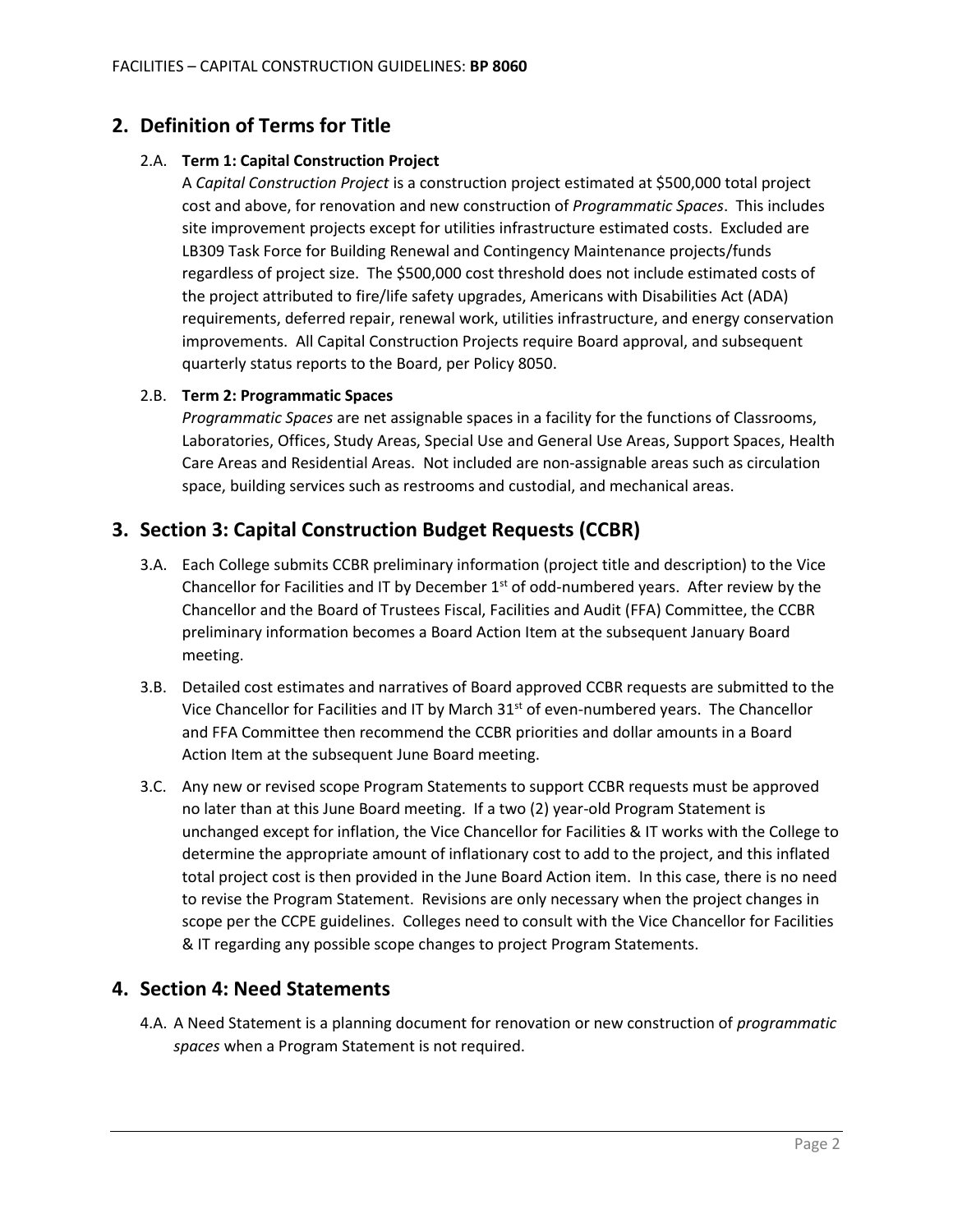- 4.B. Need Statements do not require Board approval, but are used as information for the Board to approve CCBR requests or *Capital Construction Projects* that do not meet the requirements for a Program Statement.
- 4.C. Consult with the Vice Chancellor for Facilities and IT regarding Need Statement submission deadlines for particular projects needing Board approval.
- 4.D. The NSCS Need Statement Template/Outline is linked here (URL).

#### <span id="page-2-0"></span>*5.* **Section 5: Program Statements**

- 5.A. Program Statements are typically developed by architecture/engineering (A/E) consulting firms, and based on program and facilities information provided by the College. For selection/hiring of A/E firms, see Policy 8066.
- 5.B. Program Statements require Board approval, per Policy 8060, Section 2. The manner of this approval includes both a Board Action Item, and a presentation of the Program Statement by the A/E consulting firm, at the Board meeting.
- 5.C. Consult the Vice Chancellor for Facilities and IT regarding Program Statement submission deadlines for specific *Capital Construction Projects*.
- 5.D. The NSCS Program Statement Template/Outline is linked here (URL).

#### <span id="page-2-1"></span>**6. Section 6: Schematic Design**

- 6.A. The Schematic Design phase begins when funding for the project is in place. State General Funds and Donations are approved by the Board when identified in the approved Program Statement. Cash and CIF funds, even though identified in the Program Statement, require a separate Board Action Item approved by the Board.
- 6.B. Schematic Design drawings, or sketches, typically include site diagrams, building floor plans and elevations, building sections, and possibly three-dimensional views of the exterior.
- 6.C. Approval of the Schematic Design is delegated to the project design team, which is comprised of College and System Office personnel, and others as appropriate. This may include citizens that were CMR selection committee members.
- 6.D. Approval of the Schematic Design, which triggers the beginning of Design Development, should be based on consistency with the Program Statement goals, and the total project cost budget.

#### <span id="page-2-2"></span>**7. Section 7: Design Development**

- 7.A. During the Design Development phase, the schematic plans, and the overall design of the project, are modified and updated based on better defined design requirements and refinement of construction systems and materials.
- 7.B. The completed Design Development documents and drawings become the basis for development of the construction bid documents.